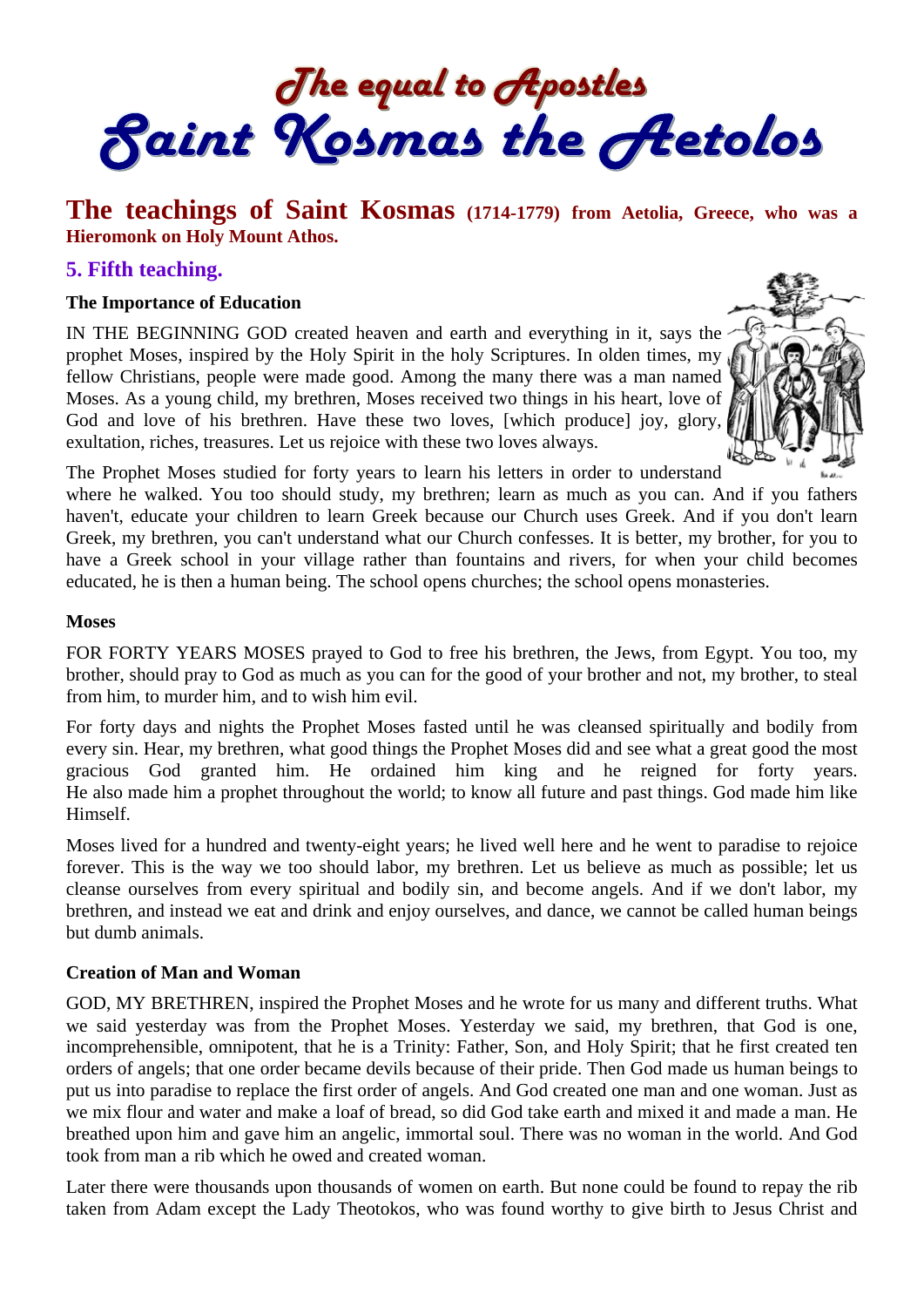God due to her purity. She was a virgin and she remained a virgin, and she became queen of heaven and of the angels and of all creation both intelligible and perceptible.

The most gracious God created paradise in the East filled with joy and gladness. He put man and woman in this paradise and gave them all the good things that were in paradise. And so that they might know the most gracious Lord, so that they might know God, so that they might know the creator, he gave them a small order, saying to them: "Don't eat figs from one particular fig tree. But if you don't keep my commandment and you do eat the figs, I shall put you to death."

#### **The Loss of Paradise**

MAN AND WOMAN treated God's command with contempt and ate. You should abstain therefore, my brethren, and not do as Adam and Eve did, to have contempt for God's word, because, brethren, the most gracious God is compassionate, but he is also just. He also has an iron rod in his hands. You women especially should watch out and not suffer the fate of Eve: to do the will of the devil and disregard the commands of God. You women should abstain and not urge your husbands to do evil as Eve did.

Man and woman treated God's command with contempt and ate. God exiled them from paradise and they came to this accursed place. It is said that they had thirty-three male children and twenty-seven daughters and that they lived nine hundred and thirty years. They went to hell and were in flames and burned for five and one-half thousand years. This is the place we reached in our discussion yesterday.

### **Evil in the World**

ALL MEN AND WOMEN were born from one man and one woman, and we are all brothers and sisters. But the devil, my brethren, our enemy who hates good, seeing that the world was multiplying, became envious and designed in his heart to destroy the world. He put hatred in the heart of men so that they would hate one another and not marry and give birth to children to increase the earth. He caused men to become homosexuals, and to perform bestialities and other obscene acts which even the dumb animals never did. The most gracious God, seeing that the devil planned in his heart to end the world, commanded that whoever didn't have children, would be cursed. From then on men began to marry. Listen, my brother, you who don't have children, are you cursed? You do wrong to be sad. The most gracious God did this to put an end to that evil. You, my brother, who are sad because you can't have children, do you complain that you are cursed? [You shouldn't], for you have no curse.

### **Spiritual Children**

THOUSANDS AND TENS of thousands of men and women have preserved their virginity and didn't have children. So if you are cursed, so are they, as I am who am a monk. And what prevents you from giving birth to all of these people spiritually? My brother, take two poor children into your home and make them your spiritual children and acquire wages from God and honor among men. Give birth to humility, fasting, prayer, charity, love for God and for your brethren, then you will be saved. On the other hand, you, my brother, who have children, should cry and be sad, for all the sins that your children commit are credited to your soul, too. Are you unmarried? You have one responsibility. Are you married? You have the responsibility of saving your wife and your two, three, five or ten children. The more children you have the greater the responsibility. Don't you hear what people say about your children? 'Cursed be the father who begot them?' I hear many who say this. That's why, my brother, you who have children, train them, teach them their letters, and especially Greek, because our Church uses the Greek language. I won't tell you more because you are wise and understand.

#### **Joakim and Anna**

IN OLDEN DAYS there was a man named Joakim who had a wife named Anna. He was a good husband and she a good wife. They were both of royal lineage but the wife was superior. There are many women in the world who are better than men. What does it profit you to boast that you are a man and be inferior to a woman, and go to hell and bum forever while your wife goes to paradise and rejoices forever?

Joakim and Anna were my brethren pious prudent virtuous and humble Their home was like a hotel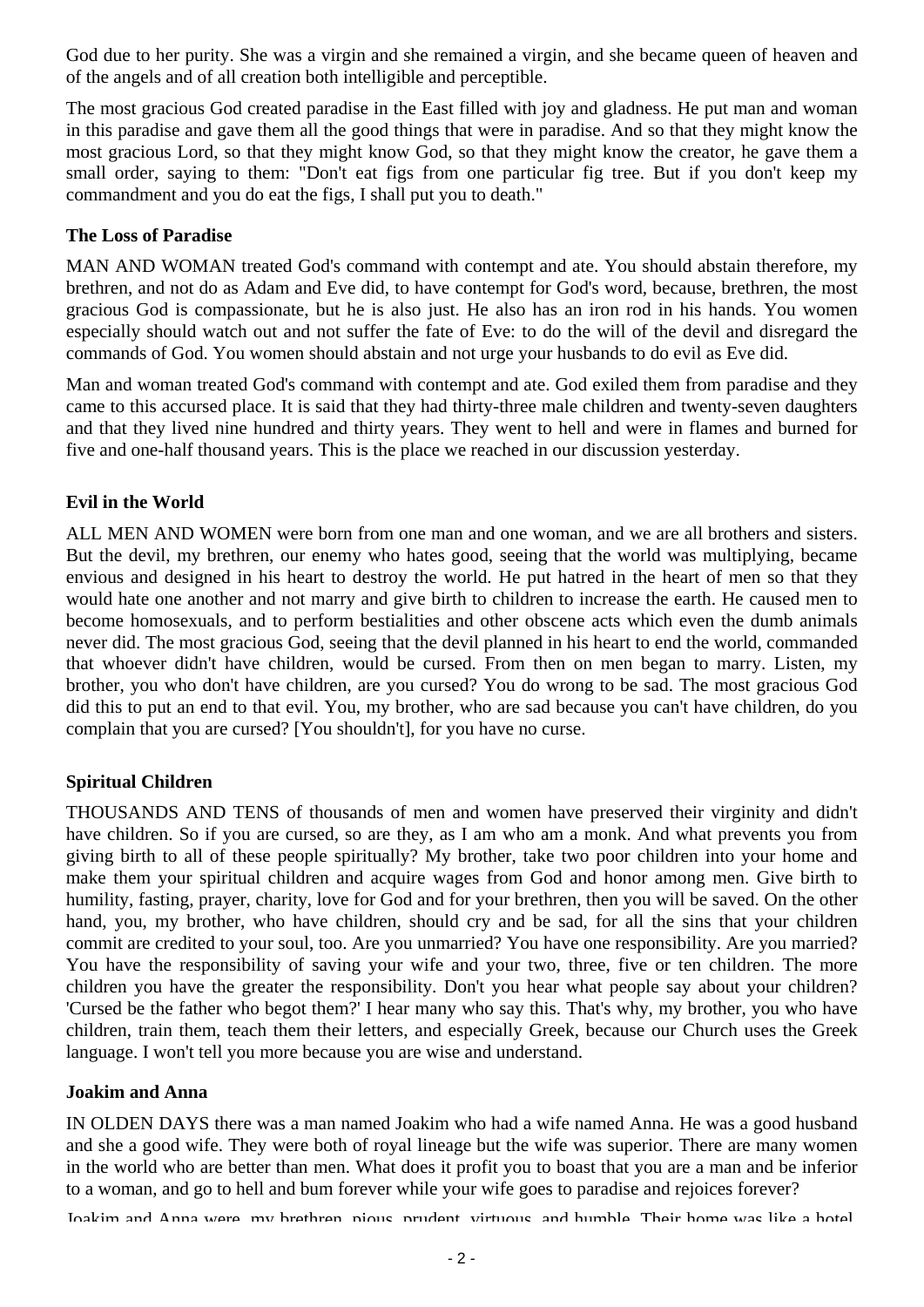but they had no children. Knowing that the most gracious God was the author of all good, they beseeched him to grant them a child, male or female, and they would dedicate it to the temple. Seeing their good intention, the most gracious God [willed] and immediately Joakim's wife became pregnant, and she gave birth to the Lady Theotokos, the queen of heaven and of earth. He named her Mary, which means queen.

Do you hear, my brethren, now Joakim and Anna had their hope in God and he granted them the gift which they asked for?

The martyrs purchased paradise with their blood, the ascetics with their ascetic life, and we, brethren, who have children with what are we to purchase paradise? With hospitality. We must entertain our poor, our blind, our lame brethren, as Joakim did, and not the rich, for they have the means on earth, so the most gracious God does it in paradise a hundredfold. You, my brethren, who can't have children, have your hope in God as Joakim and Anna did and not in sorcery and magic and other devilish acts. Neither look for your fortune or fate in magic. I believe that some children are born from the devil and they walk about on earth, and Say: "Give me a dollar and I will give you a talisman so that you can have a male child." But don't believe them because they perform devilish acts and harm people.

### **The Theotokos**

WHEN THE LADY THEOTOKOS reached the age of three, Joakim and Anna remembered their debt, that is, that they had dedicated her to the temple. So they took the Lady Theotokos and went to church where the Prophet Zacharias was, the archpriest and father of the Holy Forerunner [John the Baptist] Immediately the archpriest perceived that she was to give birth to the Son and Word of God, Jesus Christ, by the Holy spirit and without man. She would conceive as a virgin and after giving birth would remain a virgin. Zacharias received her and kissed her and placed her in the sanctuary because he knew that the Lady was to become the throne of our Lord. The Theotokos spent twelve years in the sanctuary where no one entered except the high priest who went to see her once a year. She was fed with heavenly bread and became superior to the angels. So, my brethren, the holy sanctuary reveals the throne of God, the nave [of the church] paradise, and the narthex reveals the door of paradise.

### **Priests and Laymen**

YOU SHOULD REJOICE and be glad, reverend and holy priest, because God has granted you the holy sanctuary where the throne of our Lord Jesus Christ is located. You laymen should refrain from entering the holy sanctuary. No one should enter except the priest who is celebrating the liturgy and the deacon.

Rejoice, my brothers, and you laymen, too, because God has given you the nave which reveals paradise. Rejoice, too, you ladies, my sisters, for God has granted you the narthex which reveals the door of paradise. Enter, my brethren, men and women into the church with fear and awe and don't converse. Men shouldn't go to church to look at the women, nor should women go to look at the men, but enter to make the sign of the Cross with fear and awe and to listen to the Divine Liturgy and to be enlightened and cleansed from your sins.

My brethren, you laymen should be careful not to accuse your priests, not to swear at them, and not to neglect them because you put fire [in your breast] and you will be burned, because priests are even higher than angels and kings. This is how my mind tells me, my brethren, to act. If I were to meet a priest and a king, I would put the priest to sit higher than the king. If I were to meet a priest and an angel, I would first greet the priest and then the angel. Because, my brethren, [the priest] is higher even than the holy altar, higher even than the holy chalice, because the holy chalice is without a soul, but the priest receives the holy Sacraments daily, the holy Body and Blood of our Lord and God Jesus Christ. 1, my brethren, have no charges to make against the priest, because they are priests, and they have Christ who punishes them, and whatever mistake they make, our Christ has an iron rod to apply to them.

### **Those Who Would Be Priests**

NOW I WOULD LIKE to talk to those who would become priests. You, my brother, who wish to become a priest, you should at the age of eighteen become a reader, at twenty a subdeacon, at twenty-five a deacon, and at thirty a priest. And you should learn Greek well enough to be able to explain the holy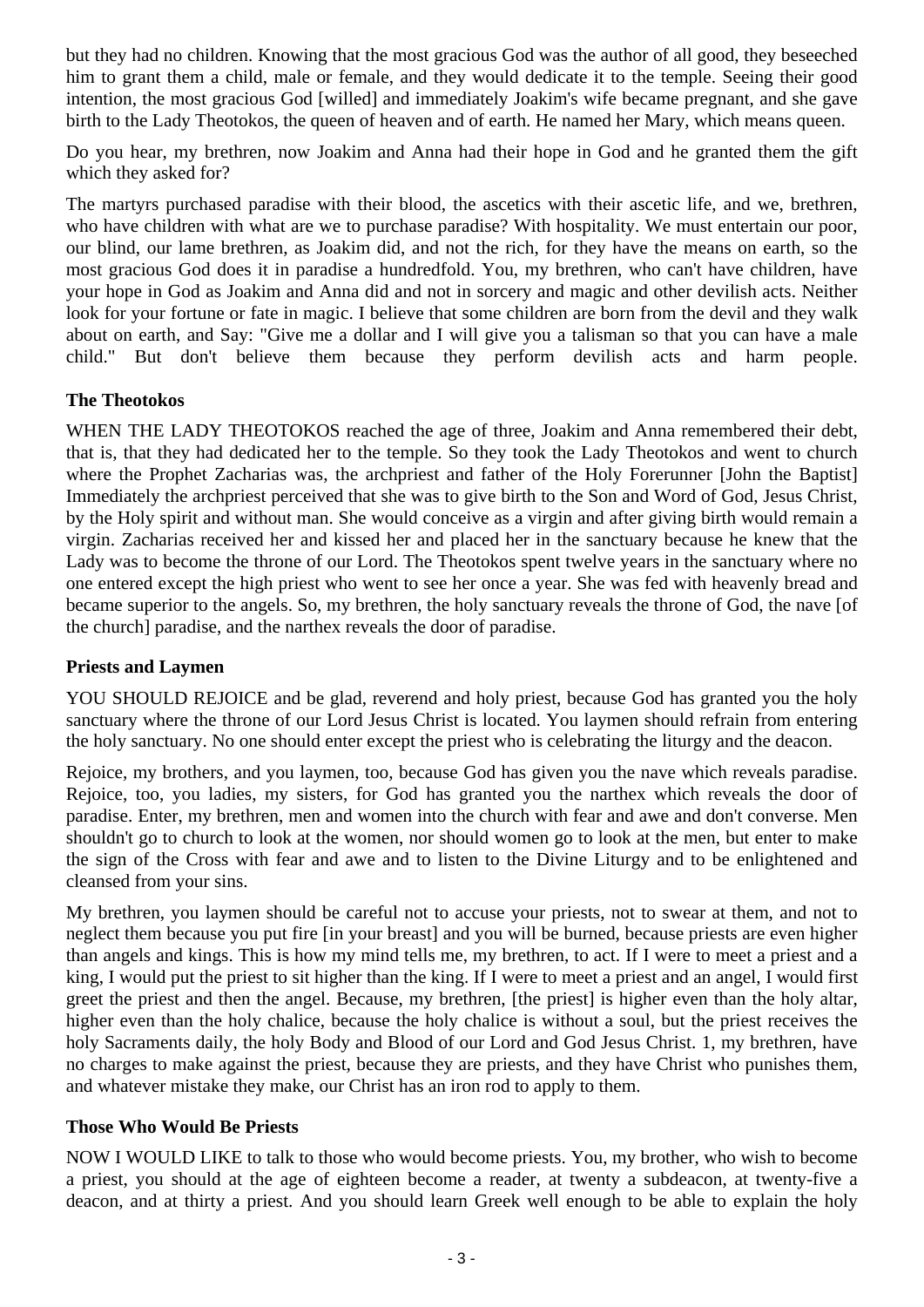Gospel, to close it [after reading it] and then to explain it to the Christians. Then, my brother, you can become a priest. If you wish to become a priest so you can take it easy, or for the glory, or through illegal means, God will cut your life short and your soul will go to hell to burn forever. When the laymen ask you, my brother, to become a priest without payment of money, then you are blessed and thrice-blessed, then you are superior to the angels.

## **The Annunciation**

AFTER TWELVE YEARS, God inspired the father and mother of the Theotokos and they affianced her in accord with divine dispensation. Later the most gracious God sent the angel who said to the Theotokos: "Mary, you should rejoice more than anyone in the world. you will give birth to the Son and Word of God, Jesus Christ, by the Holy Spirit, without man, as a virgin. And you will remain a virgin so that Jesus Christ can save Adam and Eve and the entire human race."

The Lady Theotokos replied and said: "My Lord, I wonder, and glorify you, I honor and worship you because you have condescended to be born of me, your servant. I am ready, therefore, and let your will be done." And immediately the Theotokos became pregnant and she gave birth to our Lord Jesus Christ, the Son and Word of God, without man, a virgin, who remained a virgin.

# **Virginity**

OUR LORD WAS BORN of a woman so that women would be blessed, because women first received the curse and we were expelled from paradise. And so woman had to receive the blessing so that she would put us back into paradise. Our Lord was born of a virgin so that virginity would be preferred. You, my brother, who want to preserve your virginity, hate the world. Then you are good enough to become thrice blessed; then you will safeguard your virginity; then you will become like an angel. Out Lord was born of one affianced to bless marriage.

## **Marriage**

REJOICE, MY BRETHREN, and be glad that our Lord has given us a blessed marriage. And God commanded that a man should marry one woman and likewise a woman should marry one man. And after they have become affianced, they should go to confession with pure faith, with fear and awe, and with reverence partake of the holy Sacraments. After they have received Communion, they should be crowned in church and after three days then they should come together with awe and reverence.

And if you want to celebrate a wedding, my brethren, bring the chanters to sing [hymns] all day to glorify our Lord. Then, my brethren, is the wedding blessed; then even if thousands and tens of thousands of magical acts are performed to harm you, nothing will stick. Then, my brethren, that couple will have blessed children, and will be blessed by God. And He will allow them to live in this vain life well and in peace and they will go to paradise. But if You men marry two or three women, and similarly you women two or three husbands, the wedding is not blessed, but that marriage is called fornication and adultery. The Most gracious God made man to marry one woman to have children. Have You married, my brother? Did you have children? You didn't have children? Did your wife die? No matter, don't marry again but become a monk. Work for your soul so that you can go to paradise rather than marry many times and gain the whole world and go to hell. If You go to hell what do you gain? You will gain nothing else, my brother, except that you will burn forever in hell. Don't You see in the *menologion,* on the ninth of October, which contains the lives of St. Andronikos and St. Athanasia, what a struggle they had? What fortunate people they were!

There was a couple who had two children. The most gracious God wanted to test them, so one day he took their two children from them. What did the blessed couple do, my brethren? Immediately they divided their Possessions and both entered monasteries. They lived well and in peace here, and went to Paradise to rejoice forever with their fortunate children. But if You celebrate Your weddings with songs and play violins and drums and do all those things that the devil loves, the most gracious God curses that couple and they will not prosper. Either the husband dies, or the wife prematurely, and the children will be all girls, blind, lame, mad, misshapen - I won't say anymore.